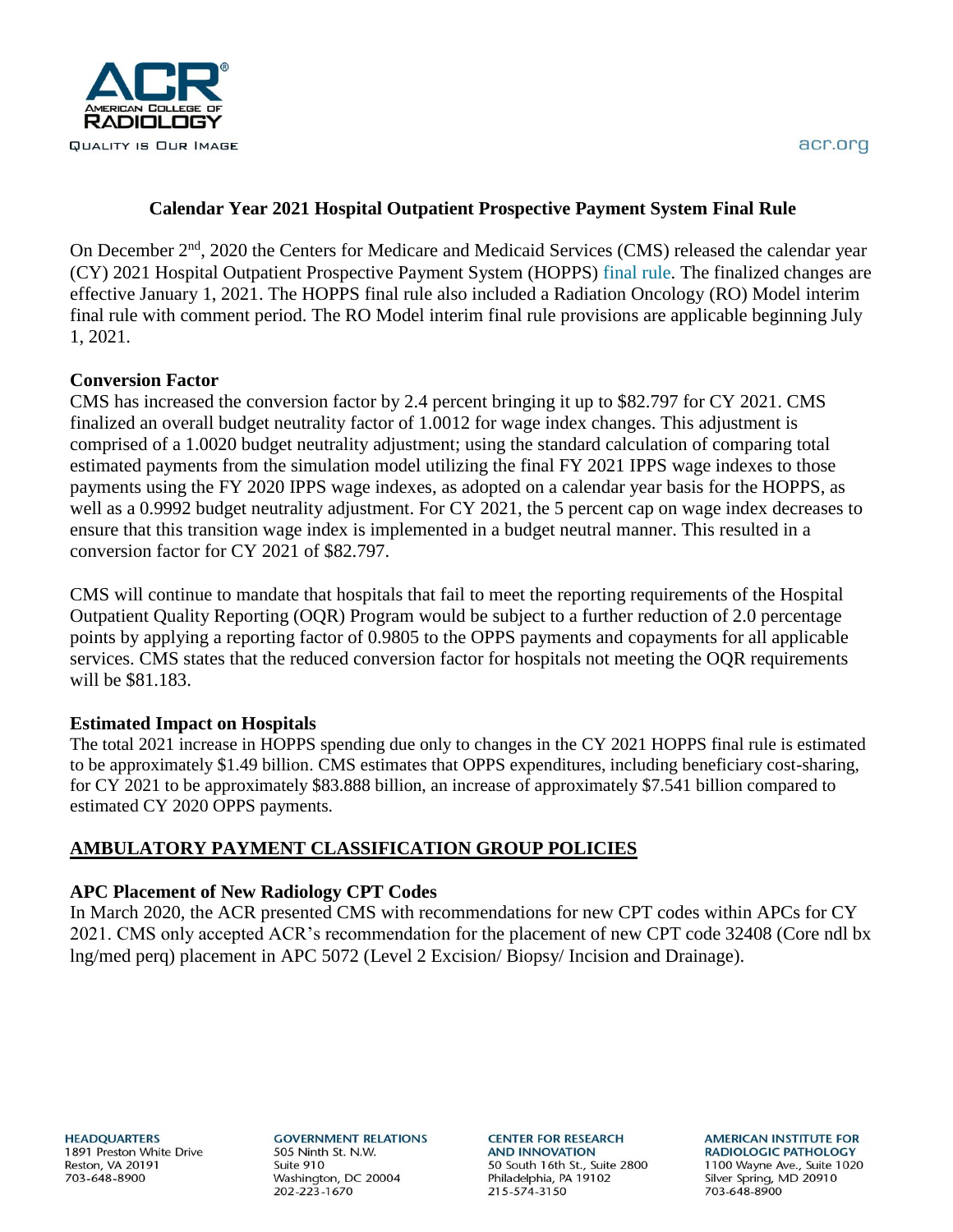| <b>CPT</b><br>Code | Description                                                                                                                                                                              | <b>ACR</b><br>Recommendation<br><b>APC Placement</b> | CY 2021<br>Proposed<br><b>APC</b><br>Placement | CY 2021<br>Final<br><b>APC</b><br>Placement | CY 2021<br>Payment<br>Rate |
|--------------------|------------------------------------------------------------------------------------------------------------------------------------------------------------------------------------------|------------------------------------------------------|------------------------------------------------|---------------------------------------------|----------------------------|
| 32408              | Core needle biopsy, lung or<br>mediastinum, percutaneous,<br>including imaging guidance,<br>when performed (Do not<br>report 324X0 in conjunction<br>with 76942, 77002, 77012,<br>77021) | 5072                                                 | 5072                                           | 5072                                        | \$1407.00                  |
| 71271              | Computed tomography,<br>thorax, low dose for lung<br>cancer screening, without<br>contrast material(s)                                                                                   | 5523                                                 | 5521                                           | 5521                                        | \$80.90                    |
| 76145              | Medical physics dose<br>evaluation for radiation<br>exposure that exceeds<br>institutional review<br>threshold, including report<br>(medical<br>physicist/dosimetrist)                   | 5724                                                 | 5611                                           | 5611                                        | \$126.87                   |

# **CY 2021 CMS APC Placement for New CPT Codes**

# *CT Lung Cancer Screening*

CMS finalized their proposal to place new CPT code 71271 (Ct thorax lung cancer scr c-) in the lowest Imaging without Contrast APC (5521), with payment rate of \$80.90. In addition, CMS finalized their proposal to place G0296 (visit to determine lung LDCT eligibility) in APC 5822, with a payment rate of \$74.87. The ACR has raised concerns about the inadequate payments for CT lung screening based on flawed hospital data in the past comment letters to CMS.

# **Imaging APCs**

CMS did not make any changes to the APC structure for imaging codes. The seven payment categories remain. However, CMS has moved codes within these payment categories which will change pricing for 2021.

| <b>APC</b> | Group Title             | <b>SI</b> | Relative Weight | <b>CY 2020</b>      | CY 2021 Payment |  |
|------------|-------------------------|-----------|-----------------|---------------------|-----------------|--|
|            |                         |           |                 | <b>Payment Rate</b> | Rate            |  |
|            | Level 1 Imaging without | $S^*$     | 0.9771          | \$82.15             | \$80.90         |  |
| 5521       | Contrast                |           |                 |                     |                 |  |
| 5522       | Level 2 Imaging without | S         | 1.3161          | \$111.39            | \$108.97        |  |
|            | Contrast                |           |                 |                     |                 |  |
| 5523       | Level 3 Imaging without | S         | 2.7794          | \$235.05            | \$230.13        |  |
|            | Contrast                |           |                 |                     |                 |  |

**CY 2021 Imaging APCs**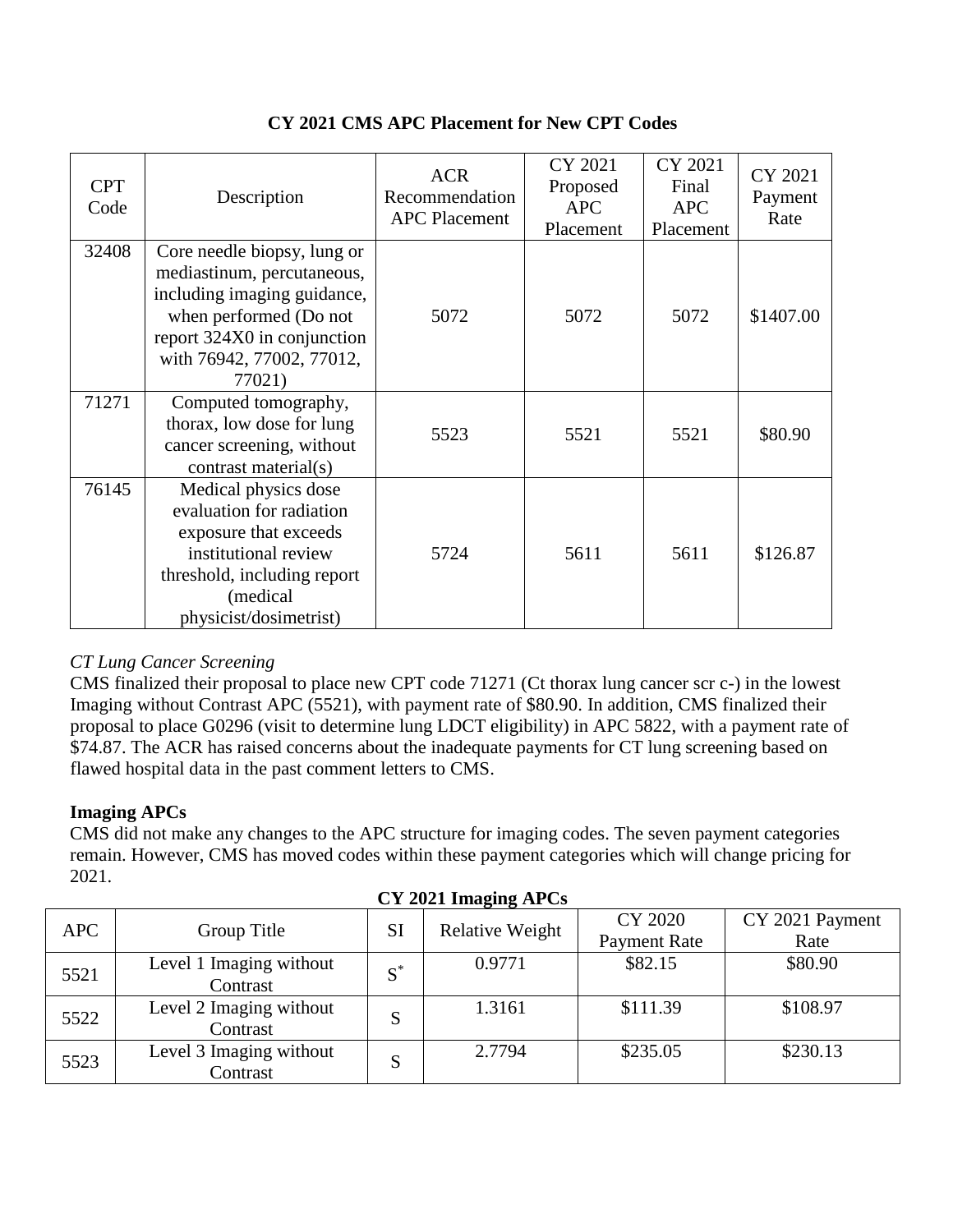| 5524 | Level 4 Imaging without<br>Contrast | S | 5.8322 | \$490.52 | \$482.89 |
|------|-------------------------------------|---|--------|----------|----------|
| 5571 | Level 1 Imaging with Contrast       |   | 2.1565 | \$181.41 | \$178.55 |
| 5572 | Level 2 Imaging with Contrast       |   | 4.4460 | \$375.33 | \$368.12 |
| 5573 | Level 3 Imaging with Contrast       | S | 8.6377 | \$722.74 | \$715.18 |

**\***Procedure or Service, Not Discounted When Multiple; Paid under OPPS; separate APC payment.

#### **APC Exceptions to the 2-Times Rule**

CMS finalized exceptions to the 2-times rule based on the following criteria: resource homogeneity; clinical homogeneity; hospital outpatient setting utilization; frequency of service (volume); and opportunity for up-coding and code fragments. In the CY 2021 HOPPS proposed rule, CMS identified 18 APC exceptions to the 2-times rule for 2021. In this final rule, CMS identified a total of 23 APCs with violations of the 2 times rule in which they would make exceptions. Table 9, shows the 23 APC exceptions to the 2 times rule for CY 2021 based on the criteria described earlier and a review of updated claims data for dates of service between January 1, 2019 and December 31, 2019, that were processed on or before June 30, 2020, and updated CCRs, if available.

| <b>2021 APC</b> | <b>APC Title</b>                              |
|-----------------|-----------------------------------------------|
| 5051            | 5051 Level 1 Skin Procedures                  |
| 5055            | 5055 Level 5 Skin Procedures                  |
| 5071            | 5071 Level 1 Excision/ Biopsy/ Incision and   |
|                 | Drainage                                      |
| 5101*           | Level 1 Strapping and Cast Application        |
| 5112            | 5112 Level 2 Musculoskeletal Procedures       |
| 5161*           | Level 1 ENT Procedures                        |
| 5301            | 5301 Level 1 Upper GI Procedures              |
| 5311            | 5311 Level 1 Lower GI Procedures              |
| 5521            | 5521 Level 1 Imaging without Contrast         |
| 5522            | 5522 Level 2 Imaging without Contrast         |
| 5523            | 5523 Level 3 Imaging without Contrast         |
| 5524            | 5524 Level 4 Imaging without Contrast         |
| 5571            | 5571 Level 1 Imaging with Contrast            |
| 5593*           | Level 3 Nuclear Medicine and Related Services |
| 5612            | 5612 Level 2 Therapeutic Radiation Treatment  |
|                 | Preparation                                   |
| 5627            | 5627 Level 7 Radiation Therapy                |
| 5673*           | Level 3 Pathology                             |
| 5691            | 5691 Level 1 Drug Administration              |
| 5721            | 5721 Level 1 Diagnostic Tests and Related     |
|                 | <b>Services</b>                               |
| 5731            | 5731 Level 1 Minor Procedures                 |
| 5734*           | <b>Level 4 Minor Procedures</b>               |
| 5821            | Level 1 Health and Behavior Services          |

**Table 9. APC Exceptions to the 2 Times Rule for 2021**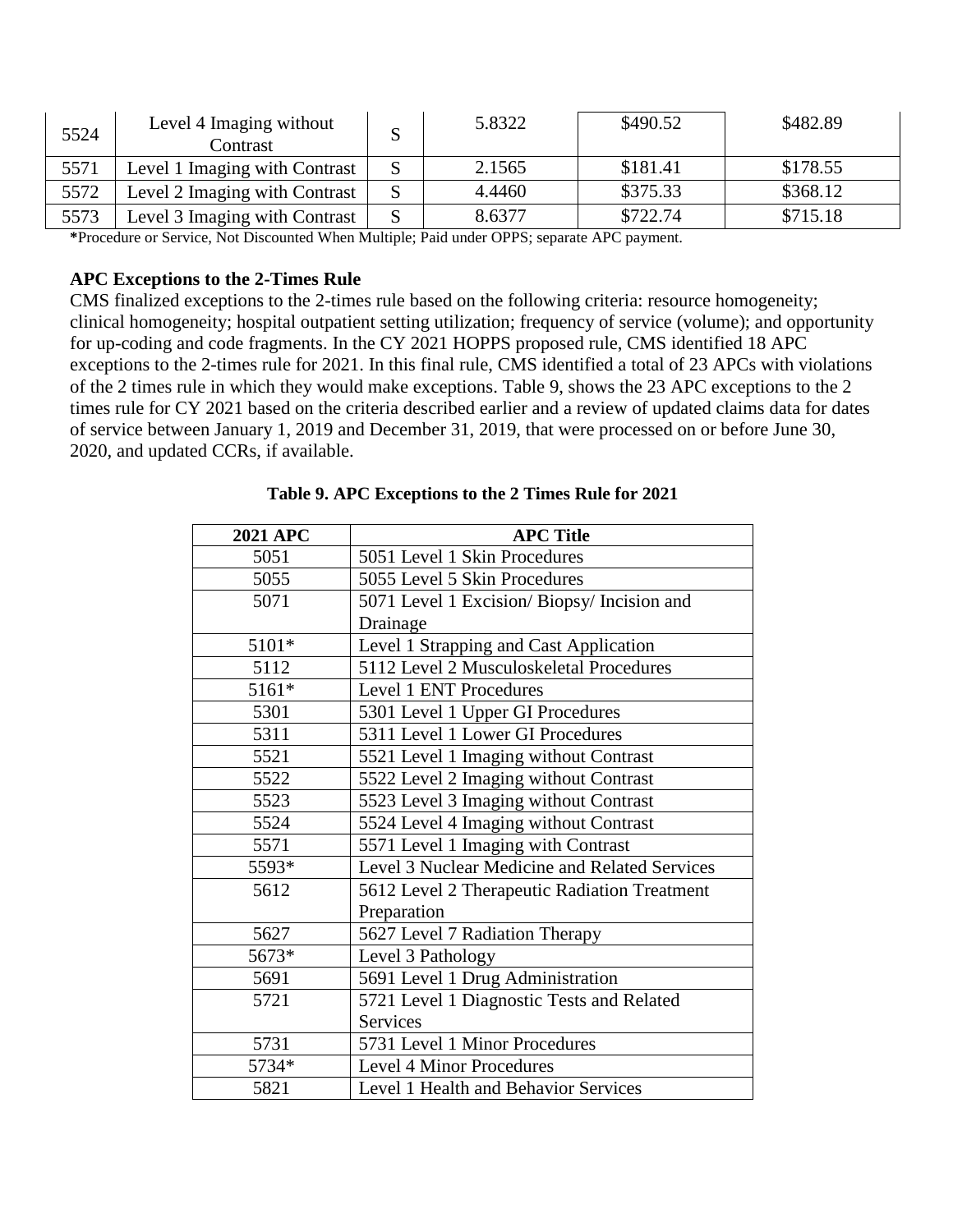| 5823 | Level 3 Health and Behavior Services                               |
|------|--------------------------------------------------------------------|
|      | *Indicates newly identified APC with violation of the 2 times rule |

### **Comprehensive APCs**

A Comprehensive APC (C-APC) is defined as a classification for a primary service and all adjunctive services provided to support the delivery of the primary service. When such a primary service is reported on a hospital outpatient claim, Medicare makes a single payment for that service and all other items and services reported on the hospital outpatient claim that are integral, ancillary, supportive, dependent, and adjunctive to the primary service. For CY 2021, CMS will create two new comprehensive APCs (C-APCs). These new C-APCs include the following: C-APC 5378 (Level 8 Urology and Related Services) and C– APC 5465 (Level 5 Neurostimulator and Related Procedures). Adding these C-APCs increases the total number of C-APCs to 69.

### **Changes to New Technology APCs**

### *Changes to MRgFUS*

There are currently four CPT/HCPCS codes that describe magnetic resonance image-guided, high-intensity focused ultrasound (MRgFUS) procedures, three of which CMS will continue assigning to standard APCs, and one that CMS will continue to assign to a New Technology APC for CY 2021. These codes include CPT codes 0071T, 0072T, and 0398T, and HCPCS code C9734. Based on available 2019 claims data, CMS has identified 169 paid claims for CPT code 0398T (MRgFUS for treatment of essential tremors) with a geometric mean of \$12,027.76. Since the service no longer meets the definition for a lowvolume new technology service, CMS will assign the service to a clinical APC. Based on the 2019 claims, CMS determined that the most appropriate APC would be the Neurostimulator and Related Procedures APC series (APC 5461- 5464). CMS will restructure this APC family and create an additional payment level within the clinical APC family, now APC 5461-5465. CMS believes that creating an additional payment level between the two existing APC levels (5462 and 5463) would allow for a smoother distribution of the costs between the different levels based on their resource costs and clinical characteristics. CMS will reassign CPT code 0398T to APC 5463 with a payment rate of \$11,236.21.

| CPT/         | Long Descriptor     | <b>CY</b>      | <b>CY</b>   | CY 2020     | CY 2021        | CY 2021     | CY 2021     |
|--------------|---------------------|----------------|-------------|-------------|----------------|-------------|-------------|
| <b>HCPCS</b> |                     | 2020           | 2020        | <b>OPPS</b> | <b>OPPS SI</b> | <b>OPPS</b> | <b>OPPS</b> |
| Code         |                     | <b>OPPS</b>    | <b>OPPS</b> | Payment     |                | <b>APC</b>  | Payment     |
|              |                     | <b>SI</b>      | <b>APC</b>  | Rate        |                |             | Rate        |
| 0071T        | Focused ultrasound  | $J1*$          | 5414        | \$2,497.83  | J1             | 5414        | \$2,623.21  |
|              | ablation of uterine |                |             |             |                |             |             |
|              | leiomyomata,        |                |             |             |                |             |             |
|              | including mr        |                |             |             |                |             |             |
|              | guidance; total     |                |             |             |                |             |             |
|              | leiomyomata         |                |             |             |                |             |             |
|              | volume less than    |                |             |             |                |             |             |
|              | 200 cc of tissue.   |                |             |             |                |             |             |
| 0072T        | Focused             | J <sub>1</sub> | 5414        | \$2,497.83  | J1             | 5414        | \$2,623.21  |
|              | ultrasound          |                |             |             |                |             |             |

#### **Table 10. CY 2021 Status Indicator (SI), APC Assignment, And Payment Rate for the MRgFUS Procedures**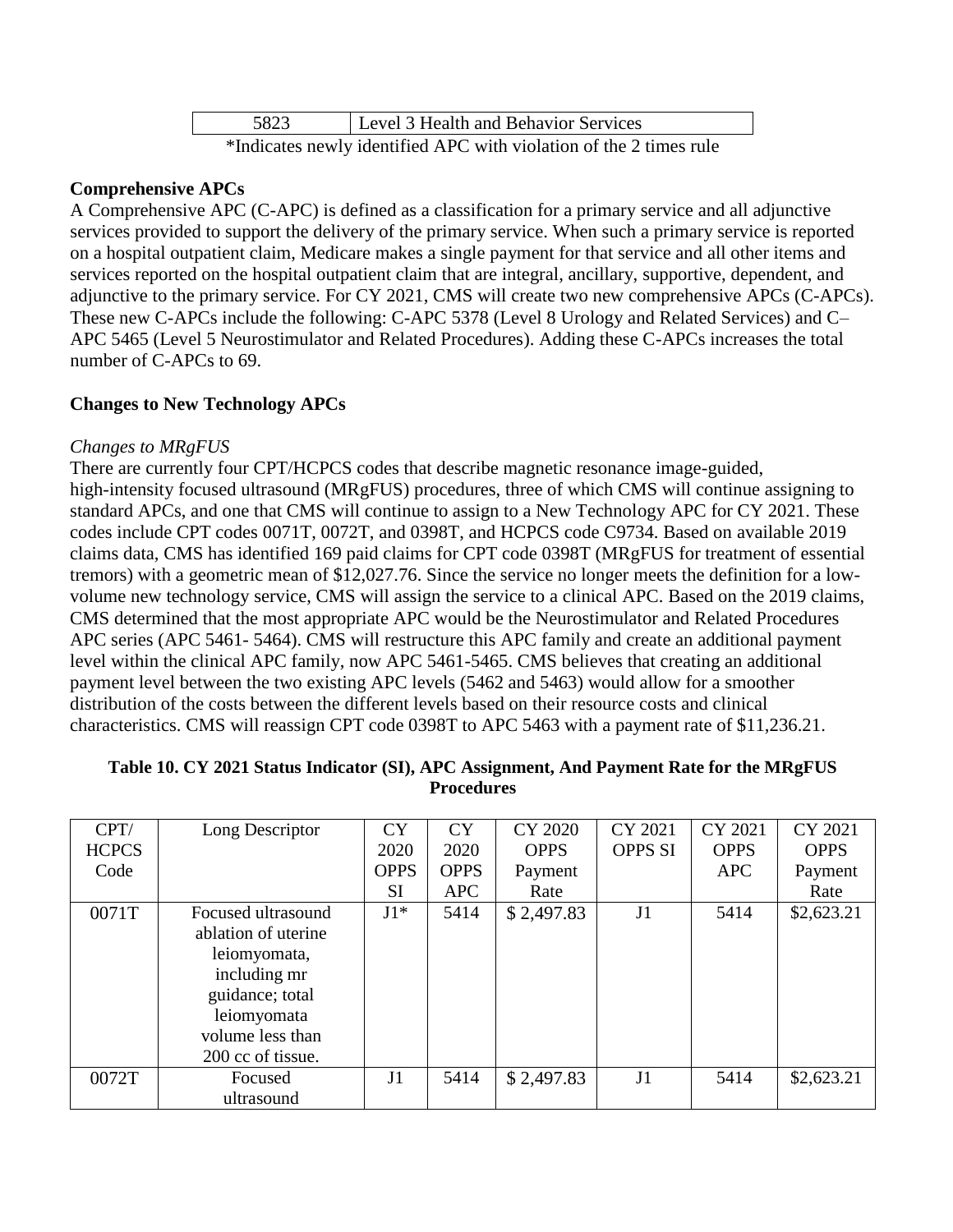|       | ablation of<br>uterine<br>leiomyomata,<br>including mr<br>guidance; total<br>leiomyomata<br>volume greater or<br>equal to 200 cc of<br>tissue.                                                                                                               |          |      |             |    |      |             |
|-------|--------------------------------------------------------------------------------------------------------------------------------------------------------------------------------------------------------------------------------------------------------------|----------|------|-------------|----|------|-------------|
| 0398T | Magnetic<br>resonance image<br>guided high<br>intensity focused<br>ultrasound<br>(mrgfus),<br>stereotactic<br>ablation lesion,<br>intracranial for<br>movement disorder<br>including<br>stereotactic<br>navigation and<br>frame placement<br>when performed. | $S^{**}$ | 1575 | \$12,500.50 | J1 | 5463 | \$11,236.21 |
| C9734 | Focused ultrasound<br>ablation/therapeutic<br>intervention, other<br>than uterine<br>leiomyomata, with<br>magnetic resonance<br>(mr) guidance.                                                                                                               | J1       | 5115 | \$11,899.39 | J1 | 5115 | \$12,314.76 |

\*Hospital Part B Services Paid Through a Comprehensive APC; aid under OPPS; all covered Part B services on the claim are packaged with the primary "J1" service for the claim, except services with OPPS status indicator of "F","G", "H", "L" and "U"; ambulance services; diagnostic and screening mammography; rehabilitation therapy services; new technology services; self-administered drugs; all preventive services; and certain Part B inpatient services.

\*\* Procedure or Service, Not Discounted When Multiple; Paid under OPPS; separate APC payment.

#### *Fractional Flow Reserve Derived From Computed Tomography (FFRCT)*

FFRCT (trade name HeartFlow) is a noninvasive diagnostic service that measures coronary artery disease by CT scans (CPT code 0503T). For 2021, based on 2019 claims data, CMS identified 2,820 claims with a geometric mean cost of approximately \$851. CMS considered reassigning CPT code 0503T to APC 5724 (Level 4 -Diagnostic Tests and Related Services) which has a payment rate of \$903 based on clinical and resource similarity to other services within the APC. Because of the payment rate, CMS did not propose this reassignment and instead proposed to reassign CPT code 0503T to New Technology APC 1510 (New Technology Level 10 (\$801- \$900). CMS finalized their proposal, with modifications, and continues the CY 2020 APC assignment and assigns CPT code 053T to APC 1511 (New Technology – Level 11) with a payment rate of \$950.50.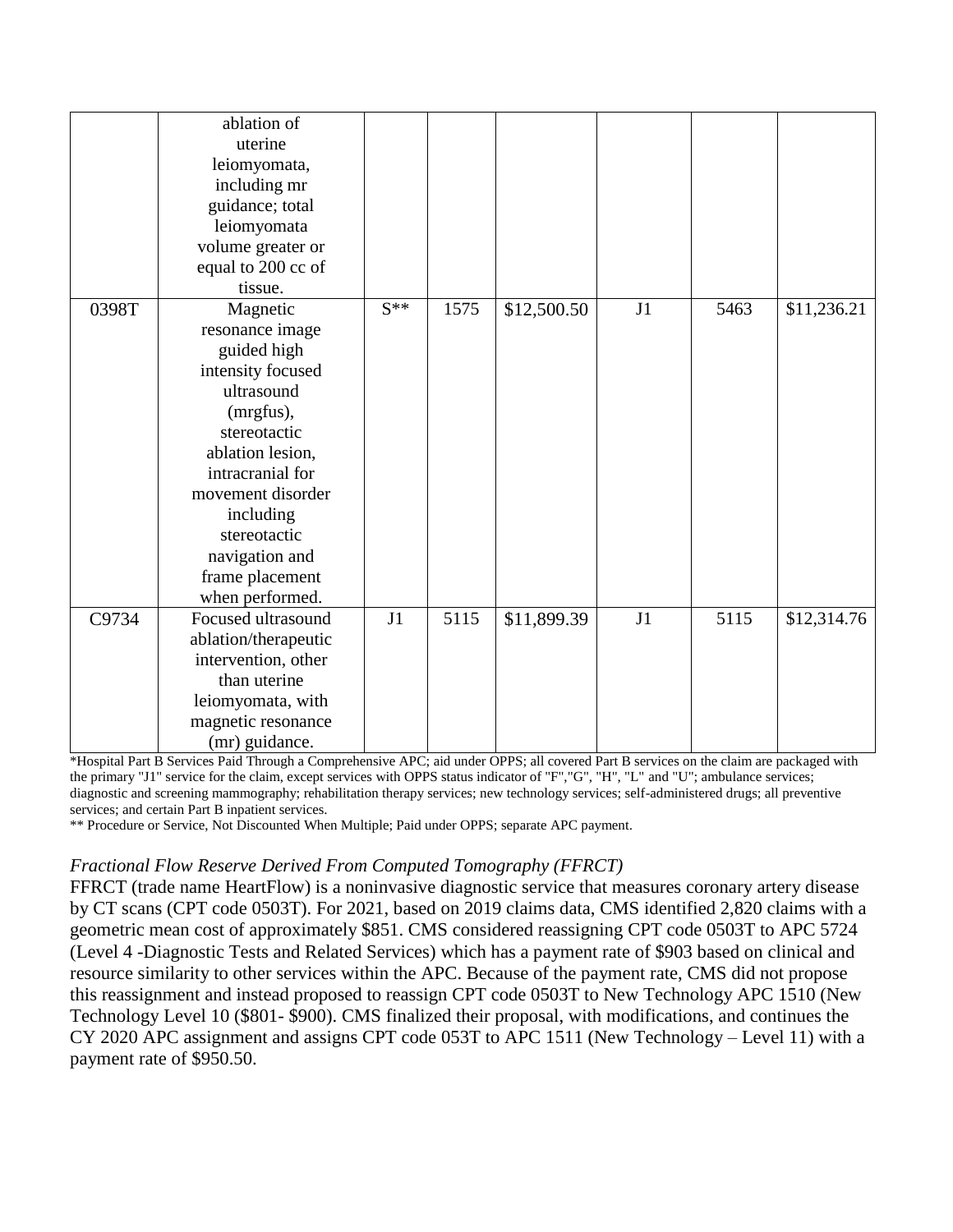# *Cardiac Positron Emission Tomography (PET)/Computed Tomography (CT)*

Since January 1, 2020, CMS assigned three CPT codes (78431- 78433) describing services associated with cardiac PET/CT studies to New Technology APCs (APCs 1522, 1523, and 1523, respectively). CMS has not received any claims with these CPT codes. CMS will continue to assign the three CPT codes 78432, 78432, and 78433 into the New Technology APCs. CPT code 78341 will be in APC 1522, CPT codes 78432 and 78433 in APC 1523.

# **Brachtherapy**

 $\overline{a}$ 

Since 2010, CMS has used the standard OPPS payment methodology for brachytherapy sources, with payment rates based on source-specific costs as required by statute. CMS did not make changes to their brachytherapy policy for 2021.

# **CT and MR Cost Centers**

In the CY 2014 HOPPS final rule, CMS created distinct cost-to-charge (CCRs) for implantable devices, MRIs, CT scans, and cardiac catheterization. However, in response to public comment, CMS removed claims from providers that use a cost allocation method of "square feet" to calculate CCRs used to estimate costs associated with the CT and MRI APCs because of concerns about the accuracy of this cost allocation method. CMS indicated that it would provide hospitals with a four year transition period. CMS later extended the transition policy through 2018 and 2019. Beginning in CY 2021, CMS will fully implement the CT and MR cost center policy that allows hospitals to submit data regardless of the cost allocation method. The ACR has raised concerns many times in the past regarding the use of claims from hospitals that continue to report under the "square foot" cost allocation method noting that it would underestimate the true costs of CT and MR studies. CMS has given the hospitals six years to adjust their cost allocation methods from "square foot" to either the "direct" or the "dollar" method. These changes are the result of a study conducted by the Research Triangle Institute (RTI) back in  $2007<sup>1</sup>$ . Although the ACR has argued that the RTI study, and data which back it up, are outdated, CMS is adamant to continue with fully implementing its recommendations on how to better represent cost center data in the hospital setting.

Table 1 of the final rule shows the relative effect on imaging APC payments after removing cost data for providers that report CT and MRI standard cost centers using square feet as the cost allocation method. Table 2 of the final rule provides statistical values based on the CT and MRI standard cost center CCRs using the different cost allocation methods. Tables 1 and 2 are shown below.

| Table 1. Percentage Change in Estimated Cost for CT and MRI APCS When Excluding Claims From |
|---------------------------------------------------------------------------------------------|
| <b>Provider Using "Square Feet" As the Cost Allocation Method</b>                           |

| <b>APC</b> | <b>APC</b> Descriptor            | <b>Percentage Change</b> |
|------------|----------------------------------|--------------------------|
| 5521       | Level 1 Imaging without Contrast | $-2.8\%$                 |
| 5522       | Level 2 Imaging without Contrast | 5.5%                     |
| 5523       | Level 3 Imaging without Contrast | 4.3%                     |
| 5524       | Level 4 Imaging without Contrast | 5.3%                     |

<sup>1</sup> Cromwell, J., & Dalton, K. (2007, January). *A Study of Charge Compression in Calculating DRG Relative Weights* (Rep.). Retrieved July 1, 2019, from Centers for Medicare and Medicaid Services website: https://www.cms.gov/Research-Statistics-Data-and-Systems/Statistics-Trends-and-Reports/Reports/downloads/Dalton.pdf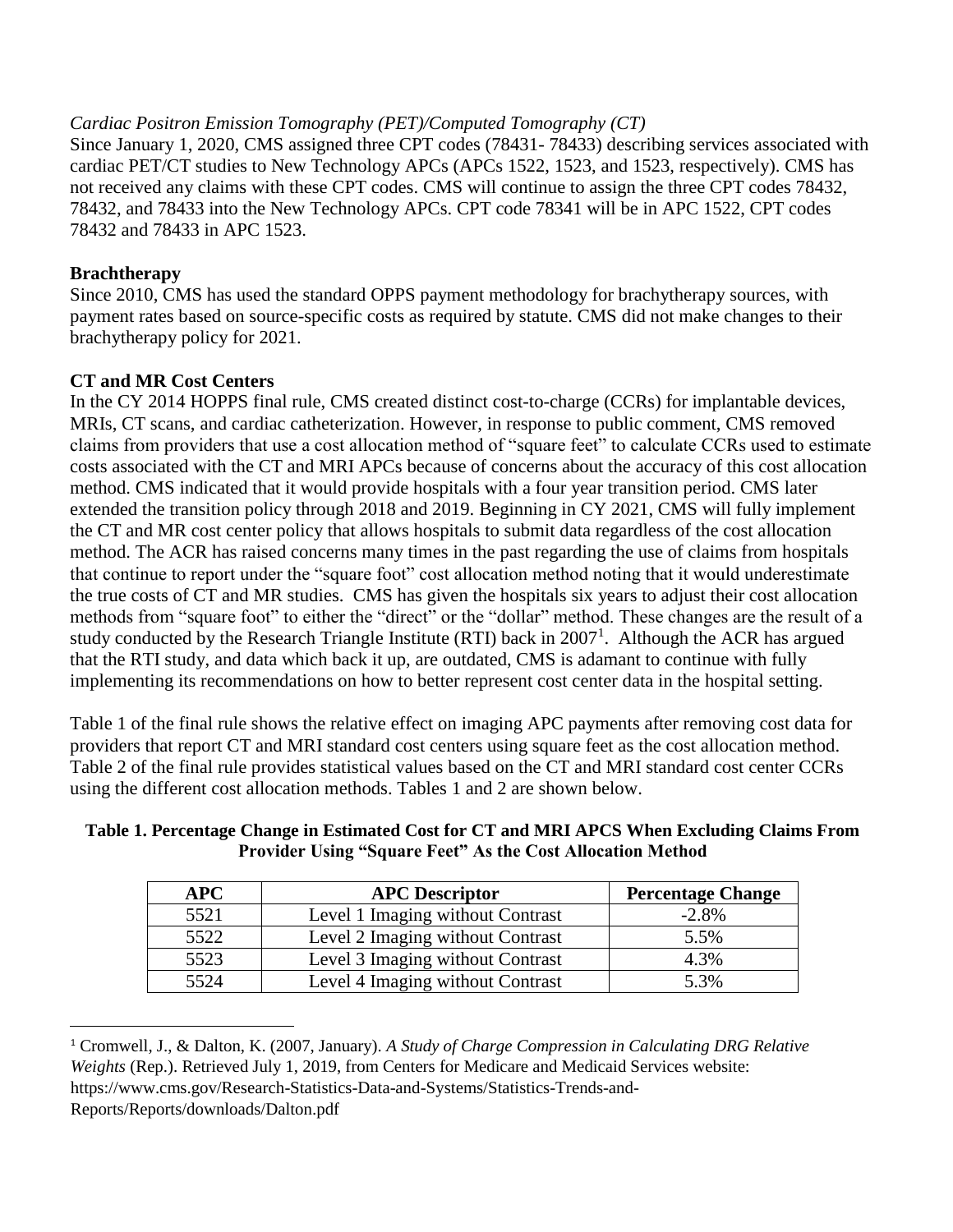| 5571 | Level 1 Imaging with Contrast          | 6.8%  |
|------|----------------------------------------|-------|
| 5572 | Level 2 Imaging with Contrast          | 8.2%  |
| 5573 | Level 3 Imaging with Contrast          | 2.3%  |
| 8007 | MRI and MRA without Contrast Composite | 13.9% |
| 8008 | MRI and MRA with Contrast Composite    | 10.8% |
| 8007 | MRI and MRA without Contrast Composite | 7.6%  |
| 8008 | MRI and MRA with Contrast Composite    | 7.2%  |

### **Table 2. CCR Statistical Values Based on Use of Different Cost Allocation Methods**

| <b>Cost Allocation</b>            | $\rm CT$          |                 |                   | <b>MR</b>       |  |
|-----------------------------------|-------------------|-----------------|-------------------|-----------------|--|
| <b>Method</b>                     | <b>Median CCR</b> | <b>Mean CCR</b> | <b>Median CCR</b> | <b>Mean CCR</b> |  |
| <b>All Providers</b>              | 0.0342            | 0.0483          | 0.0752            | 0.1008          |  |
| <b>Square Feet Only</b>           | 0.0285            | 0.0435          | 0.0660            | 0.0919          |  |
| Direct Assign                     | 0.0459            | 0.0557          | 0.0910            | 0.1151          |  |
| Dollar Value                      | 0.0405            | 0.0546          | 0.0858            | 0.1126          |  |
| Direct Assign and<br>Dollar Value | 0.0406            | 0.0548          | 0.0862            | 0.1128          |  |

Furthermore, CMS will continue to monitor OPPS imaging payments and consider the potential impacts of payment changes on the physician fee schedule (PFS) and ambulatory surgical center payment systems.

# **Policy Packaged Drugs, Biologicals, and Radiopharmaceuticals**

CMS will continue paying for drugs and therapeutic radiopharmaceuticals at  $\text{ASP} + 6\%$  as set forth in the CY 2010 HOPPS Final Rule. CMS received many public comments regarding the reimbursement of radiopharmaceuticals. Despite these comments, CMS will also maintain the threshold payment for therapeutic radiopharmaceuticals at \$130, where CMS will package those that are priced less or equal to \$130 into the APC payments and pay separately for those that meet or exceed this threshold amount.

# **Other HOPPS Payment Policies**

# **Payment Adjustments to Certain Cancer Hospitals**

The ACA requires an adjustment to cancer hospitals' outpatient payments to bring each hospital's payment-to-cost ratio (PCR) up to the level of the PCR for all other hospitals, the target PCR. The changes in additional payments from year to year are budget neutral. The 21<sup>st</sup> Century Cures Act reduced the target PCR by 1.0 percentage point and excludes the reduction from OPPS budget neutrality.

The cancer hospital adjustment is applied at cost report settlement rather than on a claim by claim basis. For 2021, CMS updated its calculations using the latest available cost data through June  $30<sup>th</sup>$ , 2020 and finalized a PCR of 0.90. CMS is reducing the target PCR from 0.90 to 0.89. CMS did not receive any public comments on their proposal. Table 5, below, shows the hospital-specific payment adjustment for each of the 11 cancer hospitals, with increases in OPPS payments for 2021 ranging from 9.2 percent to 43.2 percent. The actual amount of the CY 2021 cancer hospital payment adjustment for each cancer hospital will be determined at cost report settlement and will depend on each hospital's CY 2021 payments and costs.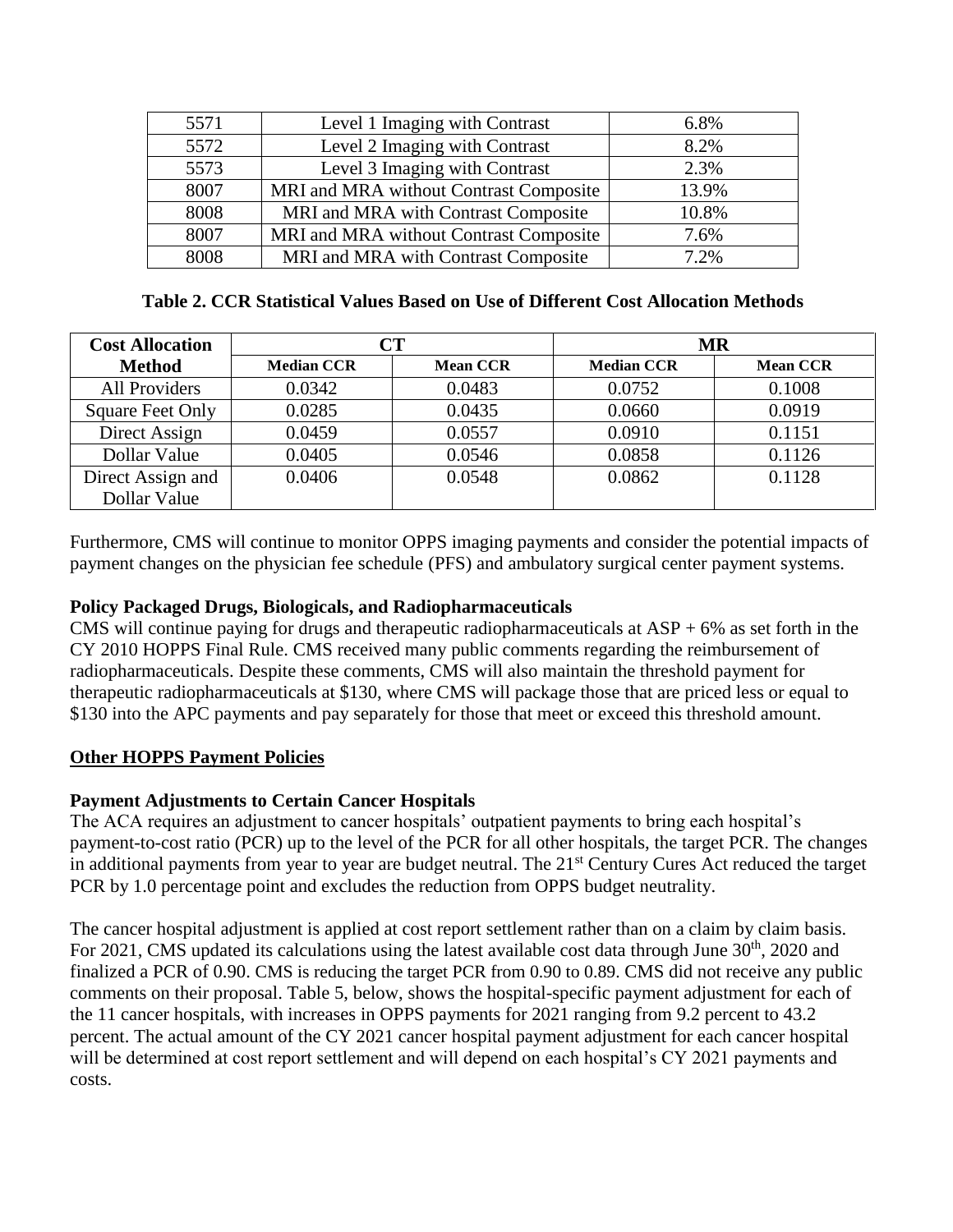#### **Table 5. Estimated CY 2021 Hospital-Specific Payment Adjustment for Cancer Hospitals to be Provided at Cost Report Settlement**

| <b>Provider</b> | <b>Hospital Name</b>                         | <b>Estimated Percentage</b>      |
|-----------------|----------------------------------------------|----------------------------------|
| <b>Number</b>   |                                              | <b>Increase in OPPS Payments</b> |
|                 |                                              | for CY 2020 due to Payment       |
|                 |                                              | <b>Adjustment</b>                |
| 050146          | City of Hope Comprehensive Cancer Center     | 31.8%                            |
| 050660          | <b>USC Norris Cancer Hospital</b>            | 9.9%                             |
| 100079          | <b>Sylvester Comprehensive Cancer Center</b> | 11.6%                            |
| 100271          | H. Lee Moffitt Cancer Center & Research      | 19.2%                            |
|                 | Institute                                    |                                  |
| 220162          | Dana-Farber Cancer Institute                 | 34.3%                            |
| 330154          | Memorial Sloan-Kettering Cancer Center       | 37.9%                            |
| 330354          | <b>Roswell Park Cancer Institute</b>         | 12.3%                            |
| 360242          | James Cancer Hospital & Solove Research      | 11.5%                            |
|                 | Institute                                    |                                  |
| 390196          | Fox Chase Cancer Center                      | 9.2%                             |
| 450076          | M.D. Anderson Cancer Center                  | 40.3%                            |
| 500138          | <b>Seattle Cancer Care Alliance</b>          | 43.2%                            |

### **Measure Changes within the Hospital OQR Program**

CMS did not propose changes to any measure additions for the Hospital OCR Program.

# **Inpatient Only List**

Services on the IPO list are not paid under the OPPS. Currently, the IPO list includes approximately 1,740 services. CMS annually reviews the IPO list to identify any services that should be removed from or added to the list based on the most recent data and medical evidence available using criteria specified annually in the OPPS rule. In previous years, CMS received comments from stakeholders who believe the IPO list should be eliminated and deference given to the clinical judgment of physicians for selecting where to perform a service. CMS has finalized their proposal to eliminate the IPO list over a transitional period beginning in 2021 and ending in 2024. For 2021, CMS will remove 266 musculoskeletal services from the IPO list. CMS will also be removing 32 additional HCPCS codes from the IPO list for CY 2021 based on public comments they received.

# **Supervision of Outpatient Therapeutic Services**

In the CY 2020 HOPPS final rule, CMS finalized a policy to change the generally applicable minimum required level of supervision for hospital outpatient therapeutic services from direct supervision to general supervision for services furnished by all hospitals and critical access hospitals (CAHs). For those services that maintained direct supervision, CMS changed the supervision level to general during the COVID-19 PHE in an interim final rule. This policy was adopted to provide additional flexibility for Medicare beneficiaries, while minimizing the overall risk to public health. CMS believes that these policies are appropriate outside of the PHE and should apply permanently. For CY 2021 and subsequent years, CMS is changing the minimum default level of supervision for non-surgical extended duration therapeutic services (NSEDTS) to general supervision for the entire service, including the initiation portion of the service, for which previously required direct supervision.